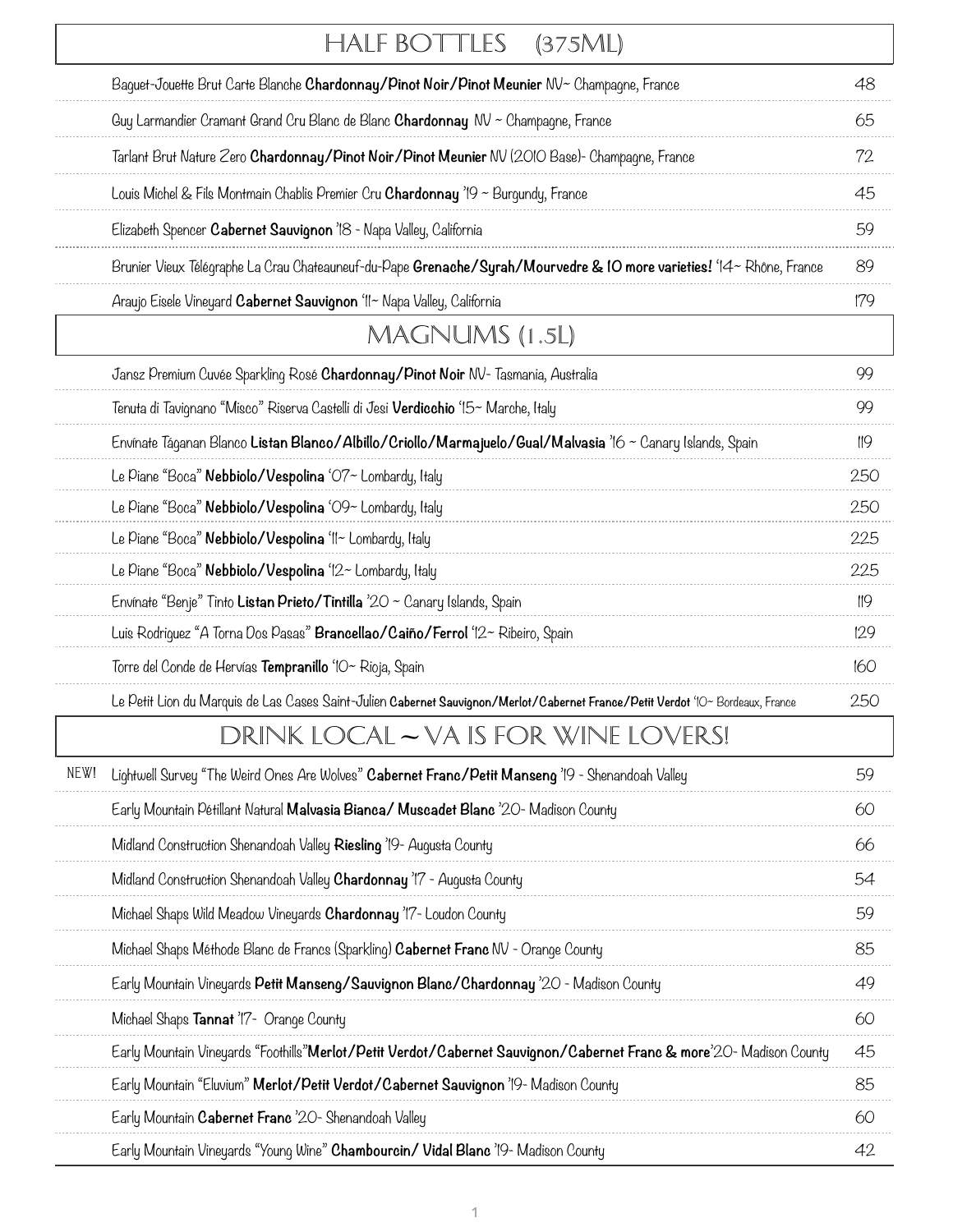# Bubbles

|      | Jansz Premium Cuvée Chardonnay/Pinot Noir NV- Tasmania, Australia                                                       | 45  |
|------|-------------------------------------------------------------------------------------------------------------------------|-----|
| NEW! | Unico Zelo "Sea Foam" Pet Nat Vermentino/Fiano '21 - Riverland, Australia                                               | 48  |
| NEW! | Folie by Gassac Pet Nat Chardonnay '20 - Languedoc-Rousillon, France                                                    | 48  |
|      | Barone Pizzini "Animante" Franciacorta Brut Chardonnay, Pinot Nero, Pinot Bianco-Lombardia, Italy                       | 79  |
|      | Avinyó Reserva Brut Cava Macabeu/ Xarel-lo/Parellada 18- Catalonia, Spain                                               | 40  |
|      | Karanika Amyndeon Brut Cuvee Speciale Xinomavro '18 - Macadonia, Greece                                                 | 75  |
|      | Schloss Gobelsberg Sekt Brut Grüner Veltliner/Welschriesling/Chardonnay-Niederösterreich, Austria                       | 119 |
|      | Sea Smoke "Sea Spray" Blanc de Noirs Pinot Noir '15 ~ Santa Rita Hills, California                                      | 149 |
|      | Red Tail Ridge Winery Petillant Naturel Riesling '19- Finger Lakes, New York                                            | 66  |
|      | ROSÉ BUBBLES                                                                                                            |     |
|      | Raventós i Blanc "De Nit" Brut Rosé Xarel-lo/Parellada/Macabeo '18 ~ Conca del Riu Anoia, Spain                         | 55  |
|      | Grochau Cellars "Joyride" Rosé Pinot Noir '21 - Willamette Valley, Oregon                                               | 49  |
|      | Mas de Daumas Gassac Rosé Frizant C <b>abernet Sauvignon &amp; 5 Other Varietals!</b> '20 - Languedoc-Rousillon, France | 55  |
| NEW! | Cantina della Volta Rosé Lambrusco '15 - Emilia-Romagna, Italy                                                          | 49  |
| NEW! | Llopart Brut Rosé Cava Reserva Monastrell/Garnatxa/Pinot Noir '16 - Catalonia, Spain                                    | 59  |
|      | Loimer Brut Rosé Zweigelt/Pinot Noir/Chardonnay NV- Niederösterreich, Austria                                           | 76  |
|      | TRUE CHAMPAGNE                                                                                                          |     |
|      | Bauget-Jouette Á Epernay Millésimé Pinot Noir/Pinot Meunier '13 - Champagne, France                                     | 145 |
|      | Tarlant Brut Nature Zero <b>Chardonnay/Pinot Noir/Pinot Meunier</b> NV (2012 Base) - Champagne, France                  | 125 |
|      | Pierre Cellier Prestige Brut Pinot Noir/Chardonnay/Pinot Meunier NV - Champagne, France                                 | 110 |
|      | Phillippe Gonet TER Noir Extra Brut Chardonnay/Pinot Noir/Pinot Meunier NV - Champagne, France                          | 145 |
|      | Phillip Gonet Blanc De Blancs 3210 Chardonnay NV - Champagne, France                                                    | 130 |
|      | Pierre Moncuit "Delos" Grand Cru Blancs de Blancs <b>Chardonnay</b> NV - Champagne, France                              | 135 |
| NEW! | Krug Brut Chardonnay/Pinot Noir/Meunier '04 - Champagne, France                                                         | 499 |
|      | ROSÉ CHAMPAGNE                                                                                                          |     |
|      | LeClerc Briant Brut Rosé Epernay <b>Chardonnay/Pinot Noir</b> NV~ Champagne, France                                     | 129 |
|      |                                                                                                                         |     |

Gatinois Grand Cru Brut Rosé Ay **Pinot Noir/Chardonnay** NV~ Champagne, France 115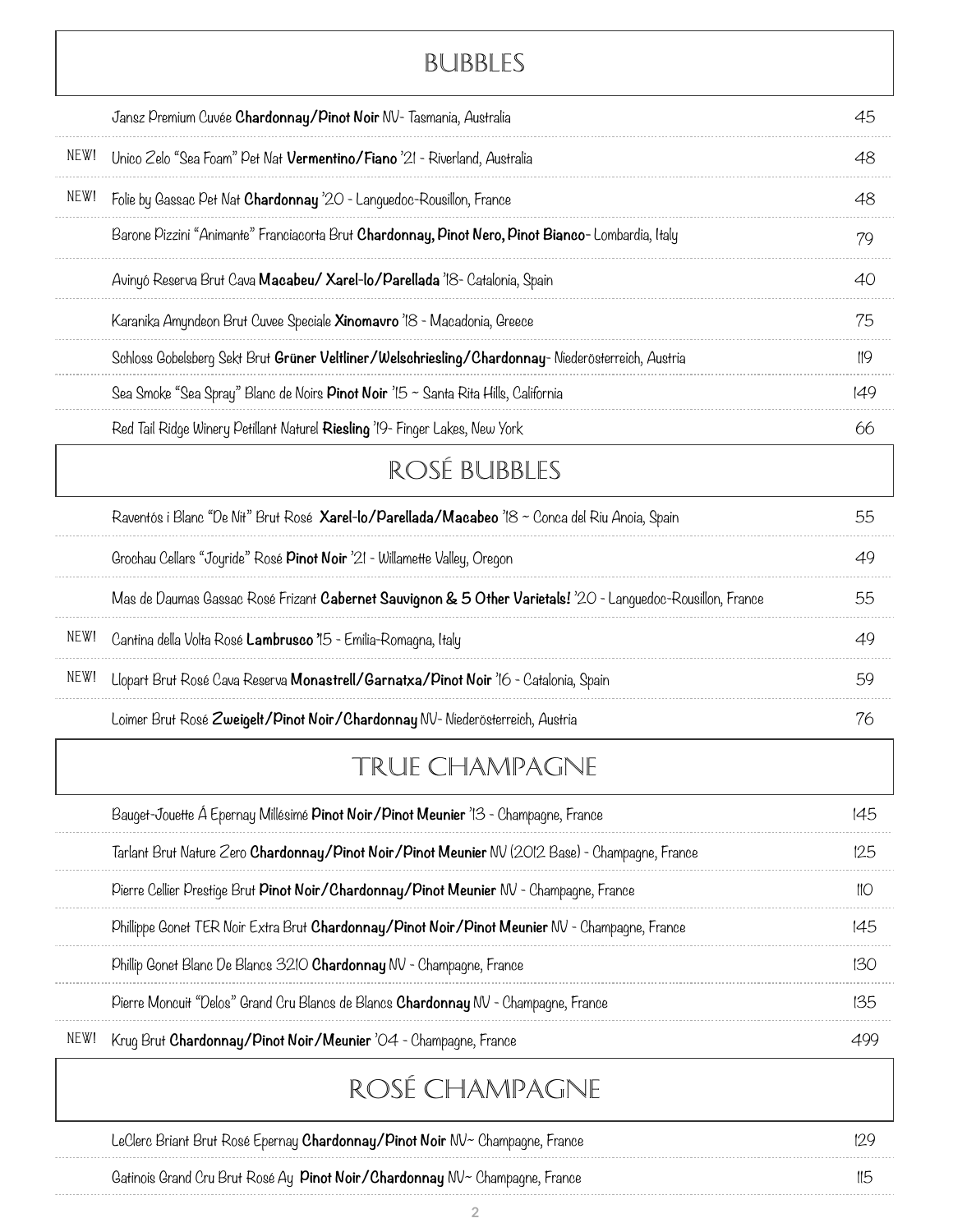|      | Sublime Grand Cru Brut Rosé Le Mesnil-Sur-Oger Pinot Noir/Pinot Meunier NV~ Champagne, France   | 95  |
|------|-------------------------------------------------------------------------------------------------|-----|
| NEW! | Besserat de Bellefon Brut Rosé <b>Pinot Meunier/Chardonnay/Pinot Noir</b> NV- Champagne, France |     |
|      | R.H. Coutier Brut Grand Cru Rosé Chardonnay/Pinot Noir NV - Champagne, France                   | 125 |

# New World White Wines

"New World" means everything else besides Europe and refers to some generalities about what you can expect from your wine. With warmer climates, the grapes are able to ripen to a greater degree. Uninhibited by millenniums of tradition, the New World is innovative in their wine growing and wine making techniques. These wines are often labeled by grape instead of region, unlike the Old World.

| NEW! | Foris Vineyards Gewürztraminer '19 - Roque Valley, Oregon                                        | 35  |
|------|--------------------------------------------------------------------------------------------------|-----|
|      | Bonny Doon Picpoul "Beeswax Vineyard" Picpoul Blanc '20- Arroyo Seco, California                 | 40  |
|      | Idlewild Fox Hill Vineyard Arneis '15~Mendocino County, California                               | 59  |
|      | Red Tail Ridge Riesling '20 - Finger Lakes, New York                                             | 40  |
|      | Ovum "Old Love" Riesling/Gewurtztraminer/Muscat '20 - Newburg, Oregon                            | 48  |
|      | Rasa Vineyards "The Composer" Riesling 'IS - Colombia Valley, Washington                         | 49  |
| NEW! | Pine Ridge Vineyards Dijon Clones Chardonnay '14 - Carneros, California                          | 59  |
|      | Cameron Guiliano Fruilano/Auxerrois/Pinot Bianco/Pinot Grigio/Moscato 'IS - Dundee Hills, Oregon | 75  |
| NEW! | Patricia Green Cellars Sauvignon Blanc '21 - Willamette Valley, Oregon                           | 59  |
|      | Villa Maria "Earth Garden" <b>Sauvignon Blanc</b> '20- Marlborough, New Zealand                  | 42  |
|      | González Bastía Tierra Madre Semillon/Torontel '18- Maule Valley. Chile                          | 49  |
|      | Chehalem Inox Unoaked <b>Chardonnay</b> '19- Willamette Valley, Oregon                           | 55  |
|      | Au Bon Climat <b>Chardonnay</b> '20 - Santa Barbara, California                                  | 54  |
|      | Two Mountain <b>Chardonnay</b> '20 - Yakima Valley, Washington                                   | 42  |
|      | Rued Vineyards Chardonnay '18 - Russian River Valley, California                                 | 49  |
|      | Crowley Chardonnay '19- Willamette Valley, Oregon                                                | 73  |
|      | Ramey Wine Cellars Chardonnay '18 - Russian River Valley, California                             | 99  |
|      | Tolpuddle Vineyard <b>Chardonnay</b> '14~ Tasmania, Australia                                    | 129 |
|      | Rasa Vineyards Dream Deferred <b>Chardonnay</b> '16- Wahluke Slope, Washington                   | 122 |
|      | Krupp Brothers Stagecoach Vineyard Chardonnay '15- Napa Valley, California                       | 160 |
|      | Kistler Vine Hill Vineyard Chardonnay '14 - Russian River Valley, California                     | 150 |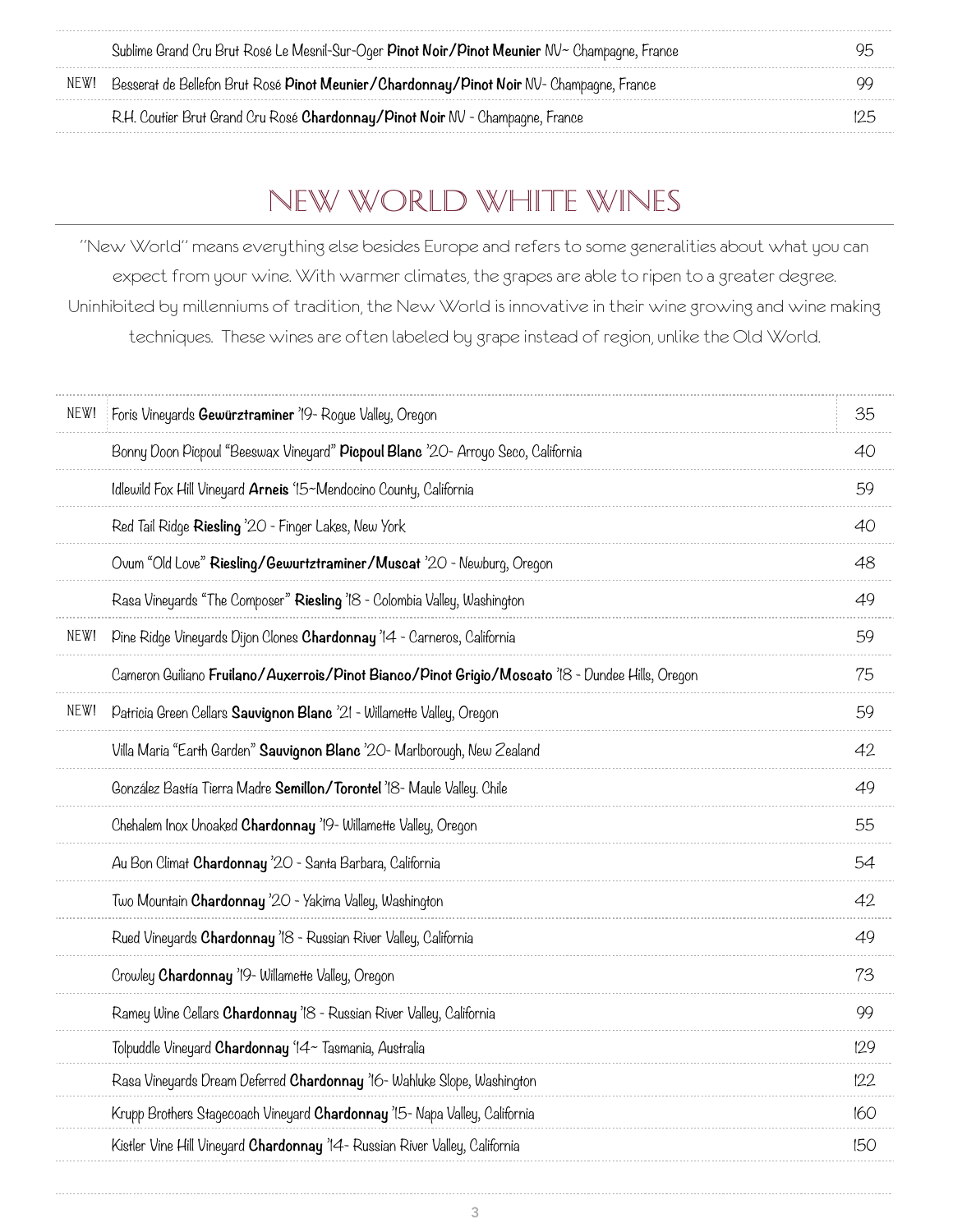# Old World White Wines

"Old World" means everything European, but the term conveys so much more about what you're drinking. With a cooler climate than the rest of the wine world, these wines tend to have more acid and are driven by "terroir" or a sense of place which is one reason why they are typically labeled by region instead of grape. Generally, wines from each region are meant to be paired with food from the area.

|      | TALY                                                                                                 |    |
|------|------------------------------------------------------------------------------------------------------|----|
| NEW! | Ercole Monferrato Bianco Cortese/Chardonnay '20 -Piedmont, Italy                                     | 29 |
| NEW! | Tiefenbrunner "Vigneti delle Dolomiti" Pinot Grigio '20 - Alto Adige, Italy                          | 39 |
|      | Monte Carbonare <b>Garganega</b> '19- Veneto, Italy                                                  | 72 |
|      | La Smilla Gavi DOCG Cortese '20 - Piedmont, Italy                                                    | 44 |
|      | Colle dei Bardellini Riviera Ligure di Ponente "U Munte" Vermentino '18~ Liguria, Italy              | 45 |
|      | Casanova Della Spinetta Vermentino '20 - Tuscany, Italy                                              | 46 |
|      | Falkenstein Südtirol Riesling '18 - Alto Adige, Italy                                                | 49 |
|      | Abbazia di Novacella Kerner '20 - Alto Adige, Italy                                                  | 55 |
|      | Suavia "Massifitti" Trebbiano di Soave '16~ Veneto, Italy                                            | 66 |
|      | Tenuta Roveglia Lugana Limne <b>Trebbiano</b> '20- Lombardy, Italy                                   | 43 |
|      | Benito Ferrara Terra D'Uva Greco di Tufo '18~ Campania, Italy                                        | 60 |
|      | Tenuta delle Terre Nere Etna Bianco Carricante/Cataratto/Grecanico/Minella '19- Sicily, Italy        | 56 |
|      | COS "Zibbibo in Pithos" Zibbibo AKA Muscat '20 - Sicily, Italy                                       | 79 |
|      | SPAIN/PORTUGAL                                                                                       |    |
|      | Laura Lorenzo "Erea de Vila" Godello/Doña Blanca/Colgadeira '15~ Ribeira Sacra                       | 65 |
|      | Ladeiras Gaba do Xil Godello '18- (Valdeorras) Galicia                                               | 50 |
|      | Garciarevalo Tresolmos Lias Verdejo '20- Rueda                                                       | 38 |
|      | Do Ferreiro Albariño '20 - Rias Baixas                                                               | 60 |
|      | Molino Real Mountain Blanco Moscatel (Muscat of Alexandria) '13- Andalusia                           | 48 |
|      | Envinate "Palo Blanco" Vinos Atlanticos Listan Blanco (AKA Palomino Fino) '19- Canary Islands        | 90 |
|      | Envinate Benje Blanco Listan Blanco '19 - Canary Islands                                             | 70 |
|      | Envinate Taganan Vinos Atlanticos Albillo Criollo/Marmajuelo/Gual/Malvasia, etc. '18- Canary Islands | 80 |
|      | Valenciso Barrell Fermented Rioja Blanco <b>Viura/Grenache Blanc</b> '16~ Rioja                      | 65 |
|      | Aphros "Ten" Loureiro '19~ Minho, Portugal                                                           | 37 |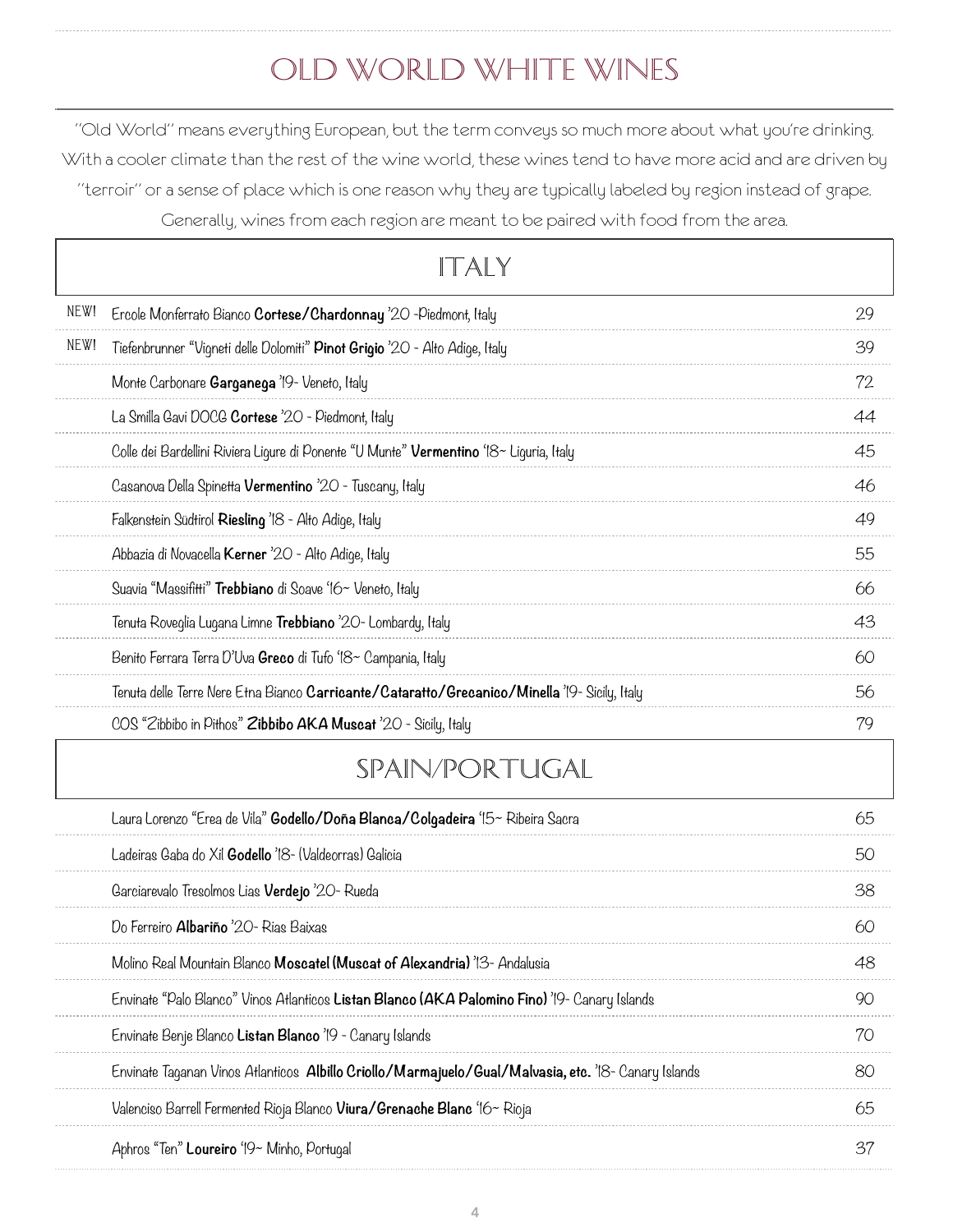# FRANCE

Burgundy "Bourgogne" in French, is the birthplace of Chardonnay and Pinot Noir, located in North-East France. The 110,000 vineyards are broken up into 5 major regions: Chablis (furthest North), Côte d'Or (further divided into Côte de Beaune and Côte de Nuits), Côte Chalonnaise, Macônnais and Beaujolais.

|      | Maison Shaps Aligote '19 - Côte d'Or, Burgundy                                            | 49  |
|------|-------------------------------------------------------------------------------------------|-----|
| NEW! | Maison Shaps Les Clous Aligote '20 - Bouzeron, Cote d'Or, Burgundy                        | 59  |
|      | Albert Bichot Chardonnay '20 - Chablis, Burgundy                                          | 55  |
|      | Louis Michel et Fils Chardonnay '19 - Chablis, Burgundy                                   | 59  |
|      | Domaine des Valanges - Saint Véran <b>Chardonnay</b> '20 - Burgundy                       | 59  |
|      | Jean-Paul Droin Chablis Vaillons Premier Cru <b>Chardonnay</b> 18- Chablis, Burgundy      | 85  |
|      | Maison Shaps Bourgogne Chardonnay 18 - Burgundy                                           | 59  |
|      | Domaine Bernard Defaix Chablis ler Cru Chardonnay '19 - Burgundy                          | 95  |
| NEW! | Maison Chanzy "Clos de la Fortune" Aligote '17- Bouzeron, Burgundy                        | 59  |
|      | Louis Michel & Fils Chablis - Grand Cru Vaudésir <b>Chardonnay</b> '13 ~ Burgundy, France | 109 |
|      | Philippe Pacalet Premier Cru Beauroy <b>Chardonnay</b> 16- Chablis, Burgundy              | 175 |

#### The loire valley & OTHER REGIONS OF FRANCE

|      | Domaine Roger Neveu Sancerre "Côte des Embouffants" Sauvignon Blanc '19- Loire Valley, France                                 | 80  |
|------|-------------------------------------------------------------------------------------------------------------------------------|-----|
|      | Vignobles Günther-Chéreau Château du Coing de Saint Fiacre Muscadet Sèvre-et-Maine Sur Lie Muscadet '19- Loire Valley, France | 33  |
|      | Domaine Mosse Goldeneye Loin de L'Oneil/ Gruner Vetliner '19- Loire Valley, France                                            | 55  |
|      | Jean-Maurice Raffault Chinon Blanc <b>Chenin Blanc</b> '20 - Loire Valley, France                                             | 46  |
|      | Grange Tiphaine Touraine Amboise Bel Air Blanc Chenin Blanc '19 - Loire Valley, France                                        | 49  |
|      | Domaine Thierry Merlin-Cherrier Sancerre <b>Sauvignon Blanc</b> '20 - Loire Valley, France                                    | 80  |
| NEW! | Domaine Huet "Sec Le Haut-Lieu" Vouvray Chenin Blanc '18- Loire Valley, France                                                | 75  |
|      | Domaine Huet "Sec Le Haut-Lieu" Vouvray Chenin Blanc '19- Loire Valley, France                                                | 80  |
|      | Domaine Huet "Le Haut-Lieu Demi Sec" Vouvray Chenin Blanc '20- Loire Valley, France                                           | 95  |
|      | Mas de Daumas Gassac Petit Manseng/Viognier/Chardonnay/Chenin Blanc '13~ Lanquedoc-Rousillon, France                          | 115 |
|      | Domaine Léon Boesch "Les Collines" Edelzwicker Riesling/Pinot Blanc/Gewürztraminer & more '19- Alsace, France                 | 40  |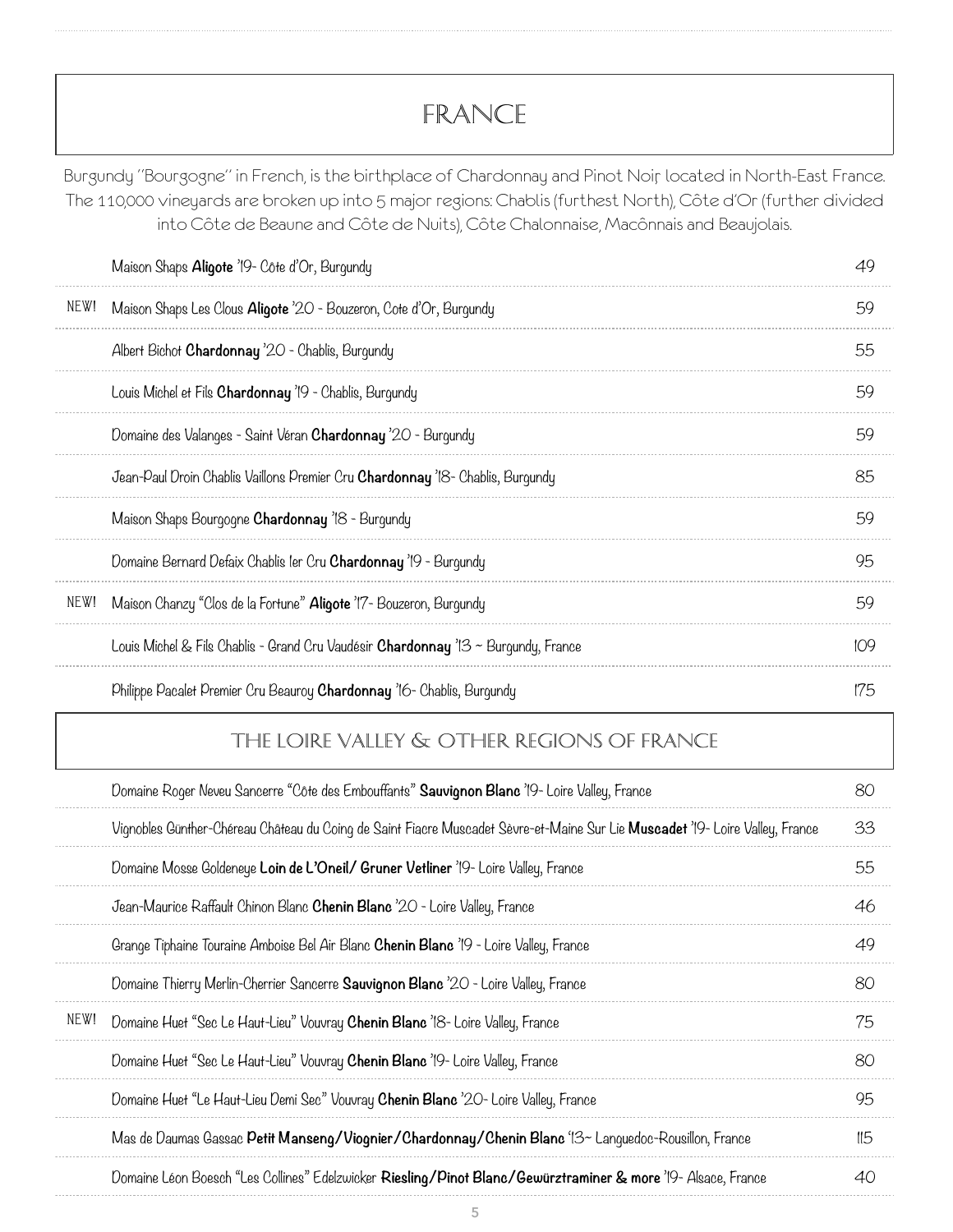| Janvier Jasnieres "Cuvee du Silex" Chenin Blanc '20 - Loire Valley, France                     | 55  |
|------------------------------------------------------------------------------------------------|-----|
| GERMANY                                                                                        |     |
| Reichsrat Von Buhl "Bone Dry" Riesling '19~ Pfalz                                              | 36  |
| Friedrich Becker Pinot Blanc '18~ Pfalz                                                        | 43  |
| Mönchhof Urziger Würzgarten Riesling Kabinett '16~ Mosel                                       | 49  |
| Weingut Spreitzer Oestricher Lenken Riesling Kabinett '18- Rheingau                            | 45  |
| Enderle & Molle "Weiss & Grau" Orange Wine Weissburgunder & Grauburgunder '19 - Baden, Germany | 53  |
| Hexamer "Quarzit" Riesling '17 - Nahe                                                          | 56  |
| Hans Wirsching Iphöfer Scheurebe Kabinett Trocken '16~ Franconia                               | 59  |
| Peter Lauer "Fass 6 Senior" Riesling '20- Mosel, Germany                                       | 64  |
| Joh Jos Prüm Wehlener Sonnenuhr Riesling Kabinett '15~ Mosel                                   | 79  |
| Schlossgut Diel Goldloch Riesling Kabinett '14~ Nahe                                           | 79  |
| Von Winning Paradiesgarten Riesling '16- Pfalz                                                 | 99  |
| Odinstal Buntsandstein Riesling '13~ Pfalz                                                     | 89  |
| Dönnhoff Niederhäuser Hermannshöhle Riesling Trocken VDP. Grosse Lage '15~ Nahe                | 135 |
| Dönnhoff Norheimer Dellchen Riesling Trocken VDP. Grosse Lage '15~ Nahe                        | 135 |
| Dönnhoff Schlossböckelheimer Felsenberg Riesling Trocken VDP. Grosse Lage '16~ Nahe            | 135 |
| AUSTRIA                                                                                        |     |
| Esterhäzy Klimt Grüner Veltliner '20- Burgenland                                               | 48  |
| Esterházy Estoras Grüner Veltliner '19-Burgenland                                              | 49  |
| Schlosskellerei Gobelsburg "Tradition" Grüner Veltliner '15~ Kamptal                           | 99  |
| Schlosskellerei Gobelsburg "Ried Renner !" Kamptal Grüner Veltliner '16-Kamptal                | 120 |
| Weingut Bründlmayer Langenloiser Alte Reben Grüner Veltliner '16 - Kamptal                     | 120 |
| Rudi Pichler Ried Kollmütz Grüner Veltliner Smaragd '16-Wachau                                 | 139 |
| Schlosskellerei Schloss Gobelsburg Ried Lamm Erste Lage Grüner Veltliner '16~ Kamptal          | 129 |
| Paul Achs Chardonnay 'I'7-Burgenland                                                           | 53  |
| Rudi Pichler Ried Kollmütz Weissburgunder Smaragd '16- Wachau                                  | 119 |
| Rudi Pichler Ried Achleithen Riesling Smaragd '16- Wachau                                      | 139 |

Mosbach Cuvée Particuliére **Riesling** '18 - Alsace, France 46

Mélanie Pfister Berg **Riesling** '19- Alsace, France 88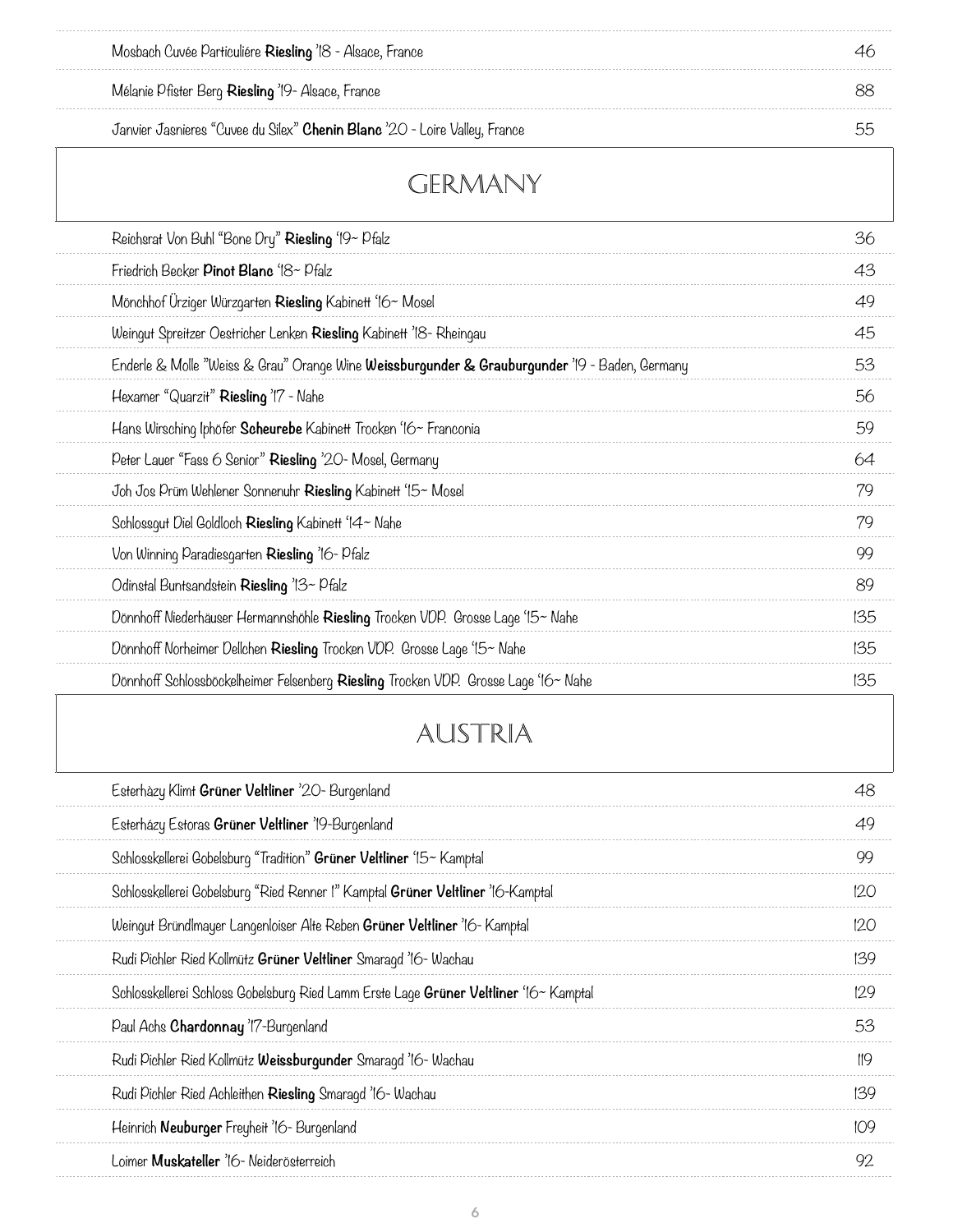| NOT THE USUAL SUSPECTS                                                                                              |    |
|---------------------------------------------------------------------------------------------------------------------|----|
| Domaine Glinavos "Paleokerisio" Debina/Vlahiko '19 - Zitsa, Greece (500ml Small Bottle Format)                      | 30 |
| Sclåvos Tsaousi '18 - (Sloped of Kenos) Cephalonia, Greece                                                          | 57 |
| Kobal Šipon Furmint '20- Haloze, Slovenia                                                                           | 42 |
| Unico Zelo "Esoterico" Fiano/Zibbibo/Moscato Giallo/Gewurtztraminer/Greco '20 Riverland and Clare Valley, Australia | 45 |
| Edi Simčič Malvazija '15- Slovenia                                                                                  | 99 |
| Estate Argyros Santorini Assyrtiko '20- Greece                                                                      | 75 |
| Domaine Papagiannakos Marcopoulo Savatiano '19- Greece                                                              | 39 |
| Zlatan Pošip '15- Coastal, Croatia                                                                                  | 46 |
| Chateau Khashmi Khikhvi 'I'7- lori Valley, Georgia                                                                  | 50 |
| NEW!<br>Enjingi Rhein Riesling '15 - Kutjevo, Slavonia, Croatia                                                     | 59 |

# Old World Red WINES

"Old World" means everything European, but the term conveys so much more about what you're drinking. With a cooler climate than the rest of the wine world, these wines tend to have more acid (better food pairing) and are driven by "terroir" or a sense of place which is one reason why they are typically labeled by region instead of grape.

# ItalY

### NORTHERN ITALY

| Cantina del Pino Dolcetto d'Alba '19~ Piedmont                                     |                |
|------------------------------------------------------------------------------------|----------------|
| Viberti Nebbiolo '19 - Langhe Piedmont                                             | 42             |
| Marchesi di Gresy Barbera d'Asti '20~ Piedmont                                     | 45             |
| Paolo Conterno Barbera d'Asti Bricco '18~ Piedmont                                 | 49             |
| Cantina Del Pino Langhe Nebbiolo '19- Barbaresco & Neive                           | 56             |
| ArPePe Rosso di Valtellina Nebbiolo '19~ Lombardy                                  | 75             |
| ArPePe "Sassella" Vigna Regina Valtellina Superiore Riserva Nebbiolo 'O5~ Lombardy | 169            |
| Damilano Lecinquevigne Barolo Nebbiolo '15- Barolo Piedmont                        | 8 <sup>1</sup> |
| Domenico Clerico Barolo Nebbiolo '14 - Piedmont                                    | 122            |
| Marco Felluga Russiz Superiore Collio Cabernet Franc '18~ Friuli-Venezia Giulia    | 69             |
| Corte Majoli Amarone della Valpolicella Corvina/Rondinella/Molinara '17~ Veneto    | 75             |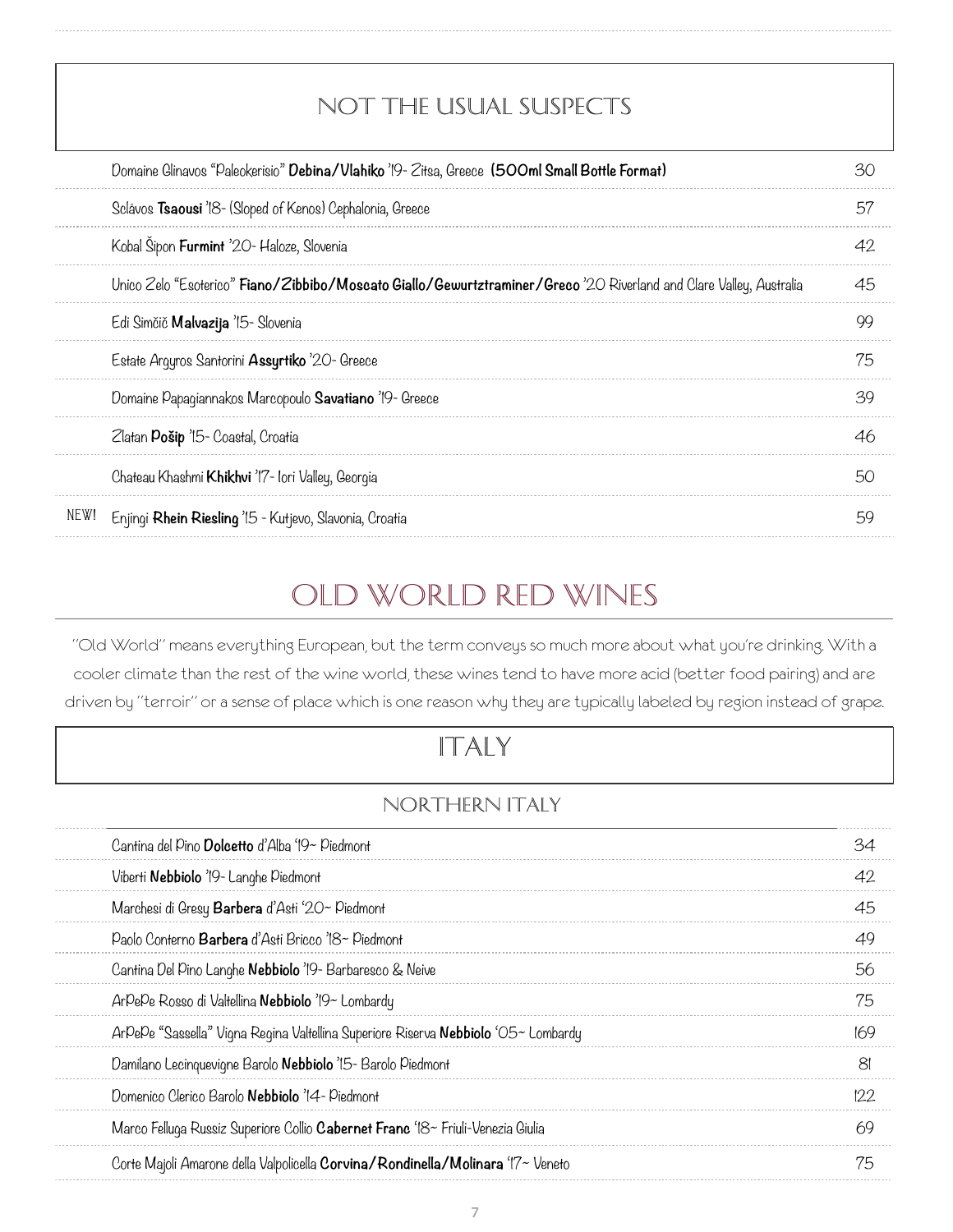### CENTRAL ITALY

................................

| DeAngelis Rosso Piceno Superiore <b>Montepulciano/Sangiovese</b> '20— Castel Di Lama |  |
|--------------------------------------------------------------------------------------|--|
| Coste di Brenta <b>Montepulciano d'Abruzzo</b> '19 - Abruzzo                         |  |
| Villa Poggio Salvi "Chianti Colli Senesi" Sangiovese '19 - Tuscany                   |  |
| Ormanni Chianti Classico Sangiovese '18- Tuscany                                     |  |
| Brancatelli Valle Delle Stelle Cabernet Sauvignon/Cabernet Franc '17- Tuscany        |  |
|                                                                                      |  |

### SOUTHERN ITALY

|      | Grifalco Aglianico Del Vulture Gricos <b>Aglianico</b> '19- Basilicata                                          | 40  |
|------|-----------------------------------------------------------------------------------------------------------------|-----|
| NEW! | Fiorentino "Celsi" Aglianico '16 - Irpinia, Campania, Italy                                                     | 55  |
|      | Colli Di Lapio Taurasi Andrea Aglianico '17- Taurasi, Italy                                                     | 80  |
| NEW! | Attilio Tonaghe Cannonau di Sardegna Cannonau '18-Sardinia, Italy                                               | 69  |
|      | Cantine Lonardo Taurasi Riserva Aglianico 'O8~ Campania                                                         | 179 |
|      | Tenuta delle Terre Nerre Etna Rosso "San Lorenzo" Nerello Mascalese/Cappuccio '18 - Sicily                      | 105 |
|      | Tenuta delle Terre Nere Etna Rosso "Moganazzi" Nerello Mascalese/Nerello Cappuccio '19- Sicily                  | 85  |
|      | Tenuta della Terre Nere Etna Rosso Santa Spirito Nerello Mascalese/Nerello Cappuccio "I7 -Sicily                | 120 |
|      | Tenuta della Terre Nere Etna Rosso Calderara Sottana Nerello Mascalese/Nerello Cappuccio '15- Sicily            | 120 |
|      | <b>SPAIN/PORTUGAL</b>                                                                                           |     |
|      | Vera de Estenas <b>Bobal</b> '20~ Utiel-Requena, Spain                                                          | 29  |
|      | Laura Lorenzo Daterra Viticultores "Azos Da Vila" Mouraton/Garnacha Tintorera/Mencía/etc. '15- Manzaneda, Spain | 65  |
|      | Doniene Gorrondona Beltza Hondarrabi Beltza '18- Bizkaiko Txakolina, Spain                                      | 64  |
|      | Goyo Garcia Viadero "Joven de Vinas Viejas" Tempranillo '19- Ribera del Duero, Spain                            | 64  |
|      | Lindes de Remelluri San Vincente Tempranillo '16- Rioja, Spain                                                  | 60  |
|      | Costers del Priorat Petit Pissarres Garnacha Tinta/Samsó '18- Priorat, Spain                                    | 50  |
| NEW! | Goyo Garcia "Garcia Georgieva" Clarete Tempranillo/Abillo '20 - Ribera del Duero, Spain                         | 59  |
|      | Perés Baltà Mas Elena Merlot/Cabernet Sauvignon/Cabernet Franc '18- (Catalunya) Penedès, Spain                  | 42  |
|      | Envinate "Benje" Tinto Listan Prieto '20- Tenerife, Canary Islands, Spain                                       | 69  |
| NEW! | Bodegas Muga Riserva Tempranillo/Garnacha/Mazuelo/Graciano '17 - Rioja, Spain                                   | 69  |
|      | Luis Seabra Xisto Ilimitado Touriga Franca & 6 Other Varietals '19- Douro, Portugal                             | 57  |
|      | Aphros Vinhão '20 - Vinho Verde, Portugal                                                                       | 45  |
| NEW! | Bodegas Riojanas Monte Real 'Gran Reserva' Tempranillo '98 - Rioja, Spain                                       | 149 |
| NEW! | Bodegas Riojanas Monte Real 'Gran Reserva' Tempranillo 'Ol - Rioja, Spain                                       | 139 |

. . . . . . . . . . . . . . . .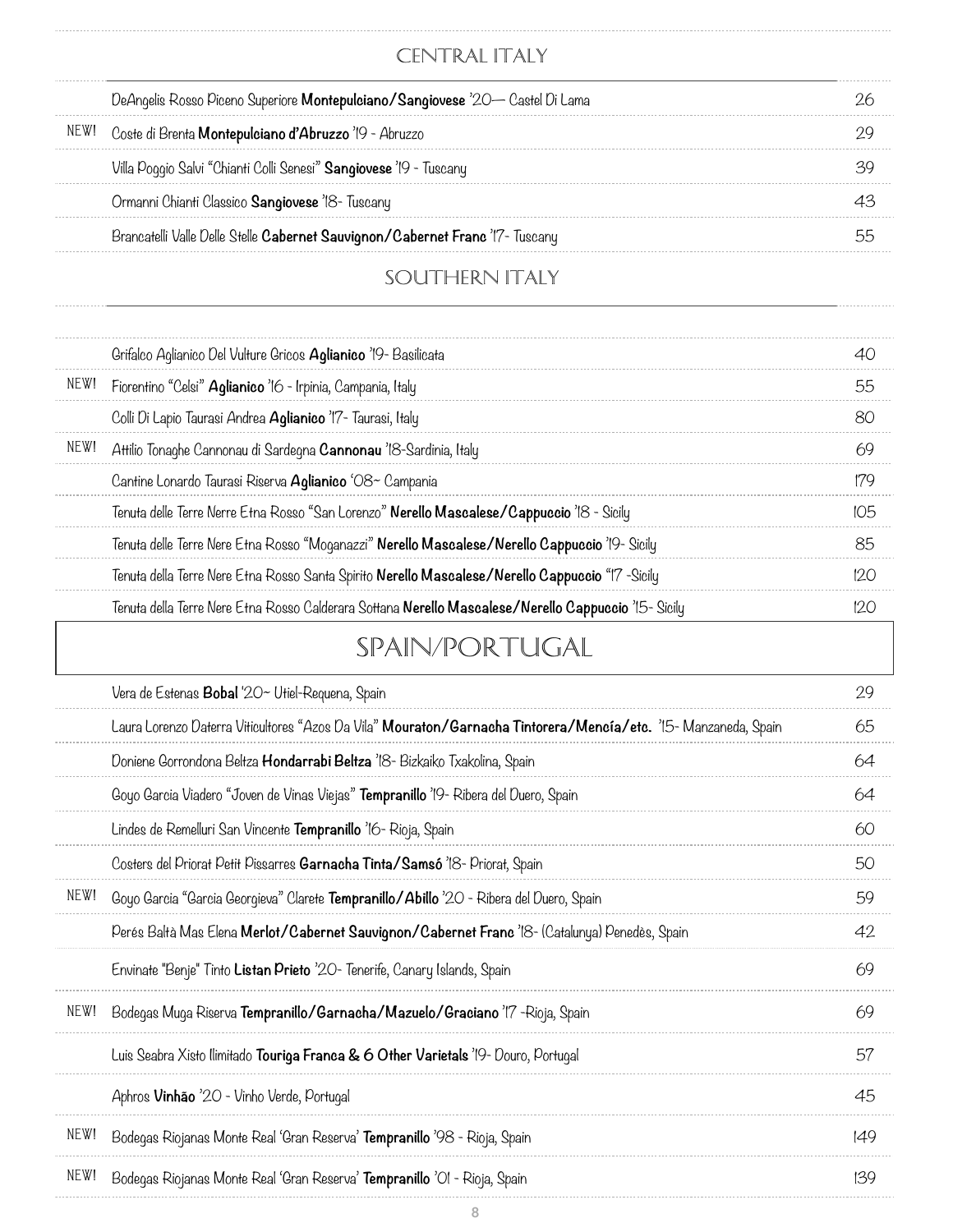# France

|      | Burgundy "Bourgogne" in French, is the birthplace of Chardonnay and Pinot Noirlocated in North-East France. The 110,000                                                                                                                                   |     |
|------|-----------------------------------------------------------------------------------------------------------------------------------------------------------------------------------------------------------------------------------------------------------|-----|
|      | vineyards are broken up into 5 major regions: Chablis (furthest North), Côte d'Or (Further divided into Côte de Beaune and<br>Côte de Nuits), Côte Chalonnaise, Macônnais and Beaujolais (home of the Gamay grape). Each region classifies the quality of |     |
|      | their wine differently. Burgundy classifies the quality of wine based on the vineyard in which the grapes were grown instead                                                                                                                              |     |
|      | of the producer. When assessing the value of the wine, the region and vineyard are the most important aspects.                                                                                                                                            |     |
|      | Domaine Didier Montchovet Bourgogne Pinot Noir '17- Burgundy                                                                                                                                                                                              | 57  |
|      | Maison Shaps Bourgogne Maison Dieu Pinot Noir '18- Burgundy                                                                                                                                                                                               | 90  |
|      | Maison Shaps Bourgogne Rouge Pinot Noir '18- Burgundy                                                                                                                                                                                                     | 65  |
| NEW! | Seguin-Manuel Mercurey Vielles Vignes Pinot Noir '19-Burgundy                                                                                                                                                                                             | 66  |
| NEW! | Sequin-Manuel Gevrey-Chambertin Vielles Vignes Pinot Noir '19-Burgundy                                                                                                                                                                                    | 139 |
|      | CÔTE DE NUITS                                                                                                                                                                                                                                             |     |
| NEW! | Gachot-Monnot Villages Pinot Noir '19 - Côte de Nuits, Burgindy                                                                                                                                                                                           | 89  |
|      | Domaine Jean Grivot Nuits-Saint-Georges "Les Charmois" Pinot Noir '15~ Côte de Nuits, Burgundy                                                                                                                                                            | 139 |
|      | Domaine Jean Grivot Clos de Vougeot Grand Cru Pinot Noir '14~ Côte de Nuits, Burgundy                                                                                                                                                                     | 299 |
|      | Bernard Dugat-Py Vosne-Romanée Pinot Noir '13~ Côte de Nuits, Burgundy                                                                                                                                                                                    | 350 |
|      | CÔTE DE BEAUNE                                                                                                                                                                                                                                            |     |
|      | Domaine Joseph Voillot Volnay Premier Cru Les Champans <b>Pinot Noir</b> '13~ Côte de Beaune, Burgundy                                                                                                                                                    | 149 |
|      | Domaine Joseph Voillot Volnay Premier Cru Les Champans Pinot Noir '14~ Côte de Beaune, Burqundy                                                                                                                                                           | 139 |
|      | CÔTE CHALONNAISE                                                                                                                                                                                                                                          |     |
|      | Laurent & Romain Domaine Pillot Mercurey Rouge Pinot Noir '18- Côte Chalonnaise, Burgundy                                                                                                                                                                 | 69  |
|      | Laurent Cognard Mercurey Premier Cru Clos du Paradis Pinot Noir '15~ Côte Chalonnaise, Burgundy                                                                                                                                                           | II5 |
|      | CÔTE-D'OR                                                                                                                                                                                                                                                 |     |
| NEW! | Albert Bichot "Secret de Famille" Pinot Noir '18 - Côte-D'Or, Burgundy                                                                                                                                                                                    | 69  |
|      | <b>BEAUJOLAIS</b>                                                                                                                                                                                                                                         |     |
|      | Beaujolais there are 10 cities, or "crus" where the best grapes (gamay) are grown, and depending on the cru of origin                                                                                                                                     |     |
|      | the wine changes personality so drastically that it is sometimes hard to believe it's the same grape.                                                                                                                                                     |     |
| NEW! | JULIENAS: Pascal Granger "Cuvée Speciale" Gamay '19- Beaujolais                                                                                                                                                                                           | 55  |
|      | MOULIN-À-VENT: Domaine Diochon Moulin à Vent Gamay '20~ Beaujolais                                                                                                                                                                                        | 59  |
| NEW! | FLEURIE: Domaine de la Chapelle des Bois Gamay '19~ Beaujolais                                                                                                                                                                                            | 55  |
| NEW! | CHÉNAS: Domaine de la Cadette Gamay '19~ Beaujolais                                                                                                                                                                                                       | 69  |

Régnié: Jean Paul & Charley Thevenet En Voiture Simone **Gamay** '20- Beaujolais 78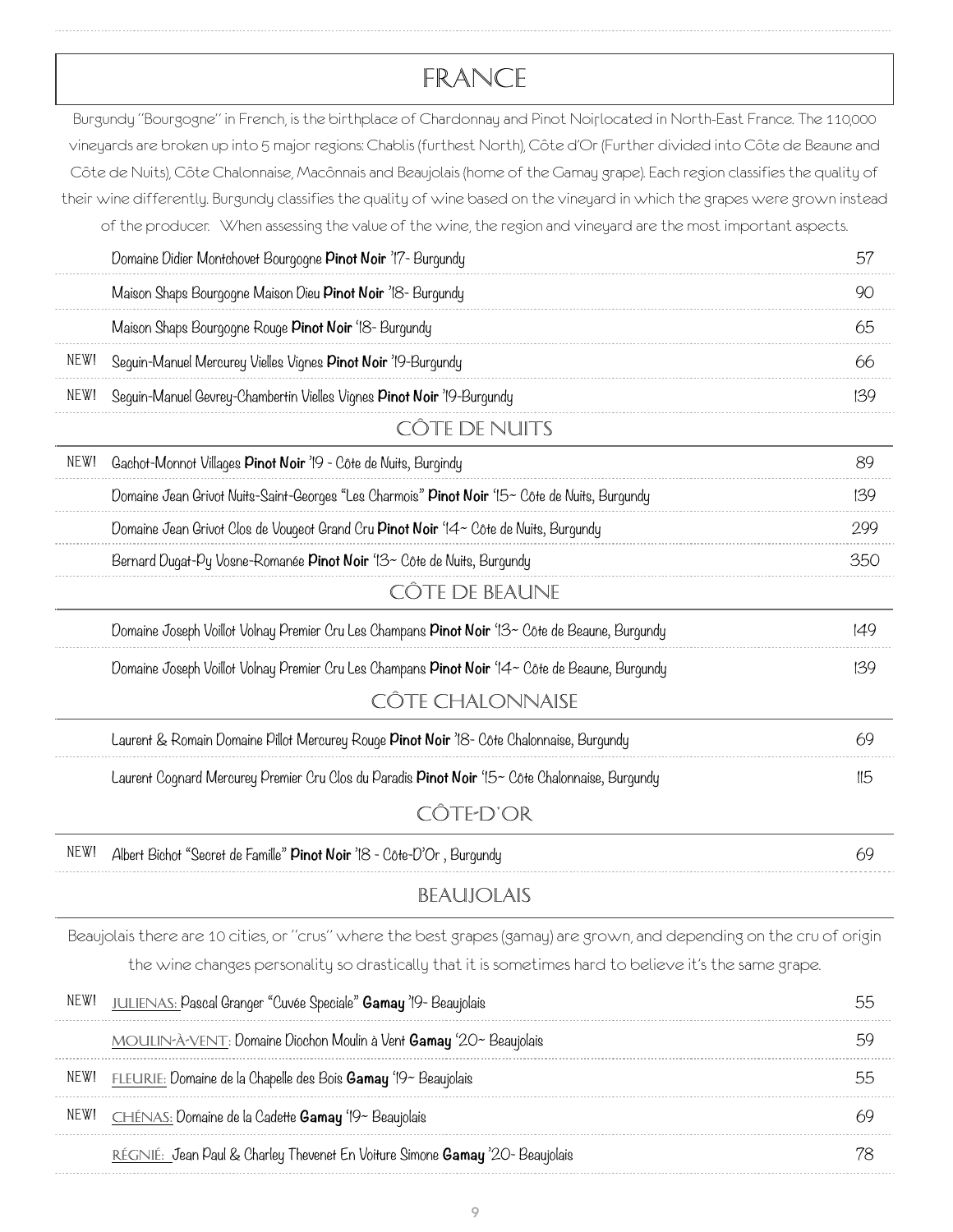| MORGON: Kewin Descombes Morgon Gamay '18 - Beaujolais |  |
|-------------------------------------------------------|--|
|                                                       |  |

Côte-de-Brouilly: Domaine du Pavillon de Chavannes **Gamay** '20~ Beaujolais 59

BROUILLY: Nicolas Boudeau "Les Jacquets" Brouilly **Gamay** '19- Beaujolais 48

## Bordeaux

The region of Bordeaux, France is situated in the South-West of France on the Atlantic Coast along the banks of the Gironde River. There are 5 primary grapes of Bordeaux: Cabernet Sauvignon, Merlot, Cabernet Franc, Malbec and Petit Verdot. Along the right bank of the river there is a higher concentration of clay in the soil. Clay retains more moisture so it is best suited to grow Merlot based wines. The primary regions of the right bank of Bordeaux are Saint-Émilion, Pomerol and Fronsac. Along the left back of the river there is a higher concentration of gravel and rock, which has better drainage so it is most suitable to growing Cabernet Sauvignon based wines. The left bank of Bordeaux is separated into 2 major areas: Médoc (to the North) and Graves (to the South).

### THE LEFT BANK: CAB HEAVY BLENDS

#### Saint-Estèphe

| Château Beau-Site Saint-Estèphe Cabernet Sauvignon/Merlot/Cabernet Franc '16~ Bordeaux                                 | 115 |
|------------------------------------------------------------------------------------------------------------------------|-----|
| SAINT-JULIEN                                                                                                           |     |
| Château Léoville Poyferré 2ème Grand Cru Classé Saint Julien Cabernet Sauvignon/Merlot/Petit Verdot/Cabernet Franc 'II | 295 |
| Château Haut-Beychevelle Gloria Cabernet Sauvignon/Merlot/Cabernet Franc 74- Bordeaux                                  | 145 |
| MARGAUX                                                                                                                |     |
| Ségla Margaux Cabernet Sauvignon/Merlot/Petit Verdot/Cabernet Franc '15- Bordeaux                                      | 175 |
| Château Giscours 3ème Grand Cru Classé Cabernet Sauvignon/Merlot/Cabernet Franc/Petit Verdot 'O8- Bordeaux             | 260 |
| <b>GRAVES</b>                                                                                                          |     |
| Chateau Peyrat Graves Merlot/Cabernet Franc/Cabernet Sauvignon '19 - Bordeaux                                          | 54  |
| RIGHT BANK BORDEAUX: MERLOT HEAVY BLENDS                                                                               |     |
| FRONSAC                                                                                                                |     |
| Chateau Castagnac "Cuvée Traditional" Merlot/ Cabernet Sauvignon '19- Bordeaux                                         | 33  |
| SAINT-ÉMILION                                                                                                          |     |
| Croix Canon Grand Cru Saint-Émilion Merlot/Cabernet Franc 'II~ Bordeaux                                                | 129 |
| Château Laplagnotte-Bellevue Merlot/Cabernet Sauvignon '16- Bordeaux                                                   | 140 |
| Clos Fourtet Grand Cru Classé Saint-Émilion Merlot/Cabernet Franc '14~ Bordeaux                                        | 189 |
| Château Trotte Vielle Premier Grand-Cru Classé Saint-Emilion Merlot/Cabernet Sauvignon/Cabernet Franc 'O6-Bordeaux     | 270 |
|                                                                                                                        |     |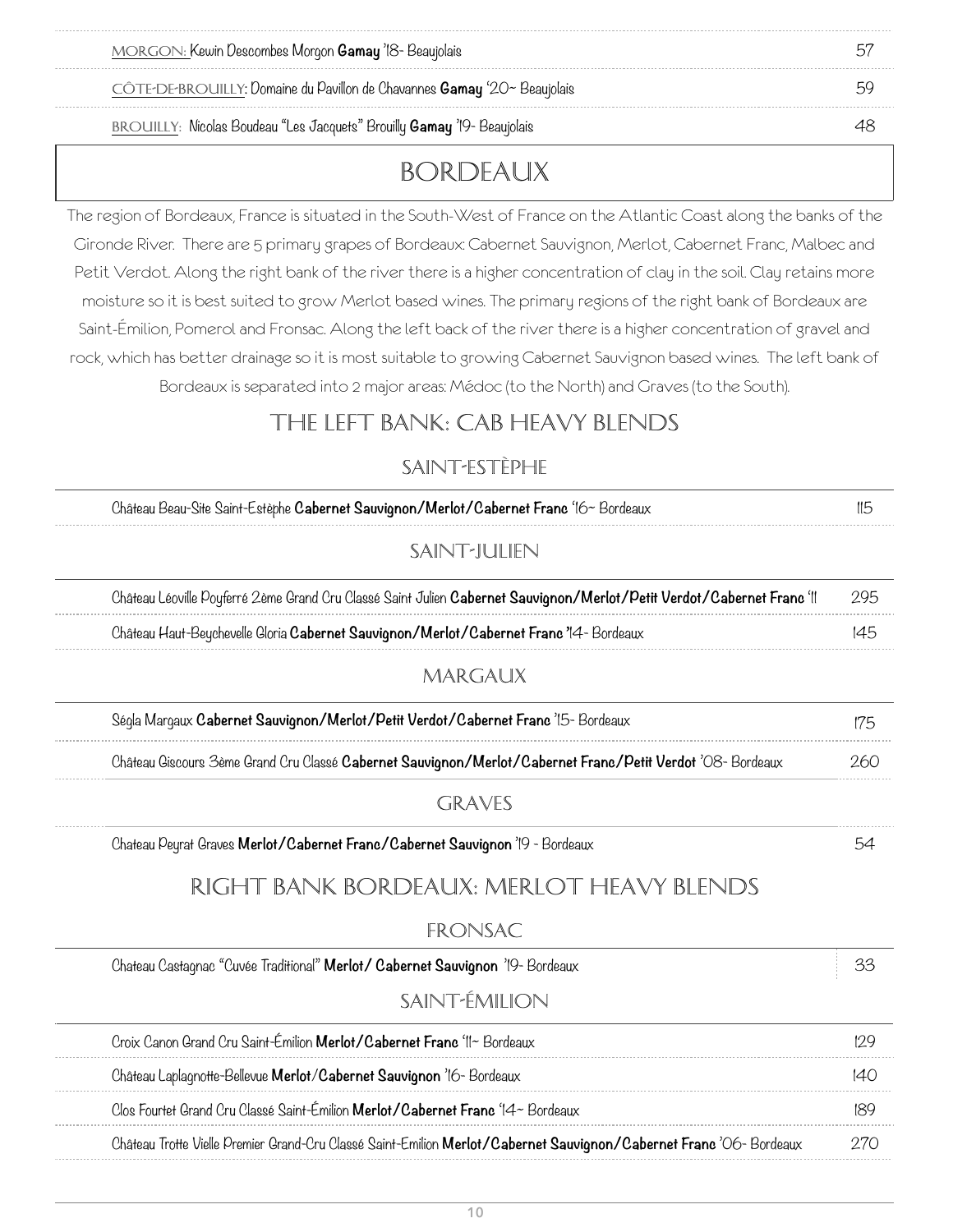#### Clos Beauregard Pomerol **Merlot/Cabernet Franc** '12~ Bordeaux 129

# Rhône Valley

The Rhône Valley is split into 2 major areas: Northern Rhône and Southern Rhône. Northern Rhône is situated along the banks of the Rhône river and focuses on only 1 red (Syrah) and 3 white grapes (Viognier, Rousanne and Marsanne). Syrah from Northern Rhône is the gold standard to which all other Syrah is measured and is sometimes cofermented with white grapes grown in the region. Southern Rhone is spread out over a large area with a very different Mediterranean (vs. Continental) climate. The king of Southern Rhône is Grenache which is usually blended with Syrah, Mourvèdre, Cinsault or the many other grapes (red and white) grown in the area.

#### Northern Rhône

| Château de Saint Cosme Crozes-Hermitages Syrah '17 - Rhône |  |
|------------------------------------------------------------|--|
| Saint Cosme Saint Joseph Syrah '17- Rhône                  |  |
| Domaine Rostaine Les Lézardes Syrah '18- Rhône             |  |
| Château de Saint Cosme Côte-Rôtie Syrah '16~ Rhône         |  |
| Philippe Pacalet Cornas Syrah '16- Rhone                   |  |
|                                                            |  |

#### Southern Rhône

|      | Saint Cosme Côtes du Rhone Syrah '20 - Rhône                                                               |  |
|------|------------------------------------------------------------------------------------------------------------|--|
| NEW! | Domaine le Couroulu <b>Grenache/Syrah/Mouvedre</b> 'I7 - Vacqueyras, Rhone                                 |  |
|      | Chateau De Saint Cosme Gigondas Grenache/Syrah/Mourvedré/Cinsault 'I'7- Rhone                              |  |
| NEW! | Chateau de Beaucastel <b>Grenache/Syrah &amp; 11 other Varieties</b> '19- Chateauneuf-du-Pape- Rhone       |  |
|      | LOIRE VALLEY                                                                                               |  |
|      | Hippolyte Reverdy Sancerre Rouge <b>Pinot Noir</b> $15 -$ Loire Valley                                     |  |
|      | Mas De Daumas Gassac Cabernet Sauvignon/Merlot/Cabernet Franc/Petit Verdot/Malbec/Tannat '16- Loire Valley |  |

#### Southern France

| Chateau Maris Las Combes Grenache/Syrah '17- Languedoc           |  |
|------------------------------------------------------------------|--|
| GERMANY & AUSTRIA                                                |  |
| NEW! Gober & Freinbichler Blaufränkisch '20- Burgenland, Austria |  |
| NEW! Koehler-Ruprecht Kabinett Pinot Noir '18- Pfalz, Germany    |  |
| Paul Achs Heideboden Blaufränkisch '18~ Burgenland, Austria      |  |
| Kunstler Pinot Noir '15- Rheingau, Germany                       |  |
| Heinrich Blaufränkisch Leithsberg '15- Burgenland, Austria       |  |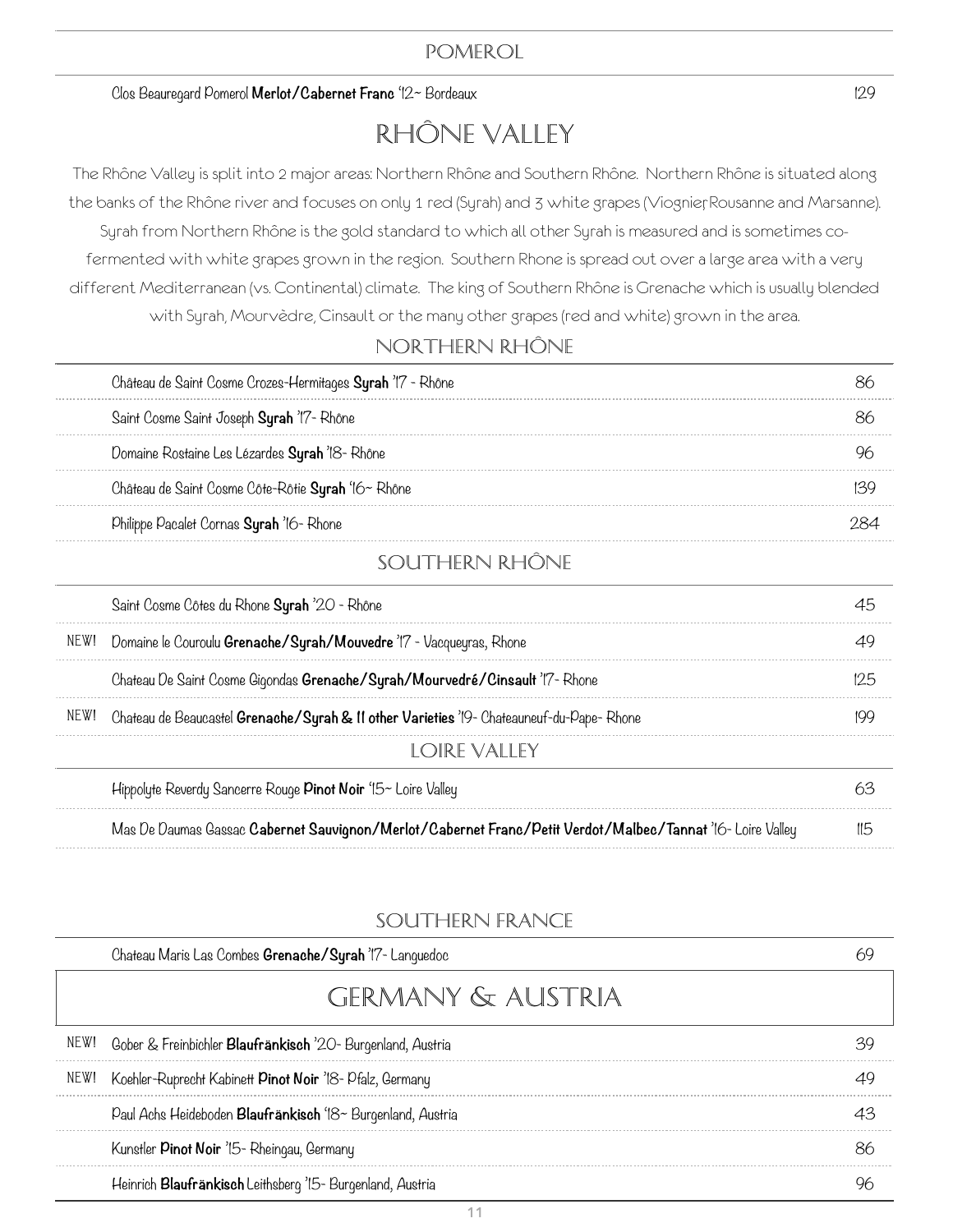# NOT THE USUAL SUSPECTS

| Ampre Radacini Saperavi/Feteasca Neagra/Merlot 'IS- Cimislia, Moldova                       |  |
|---------------------------------------------------------------------------------------------|--|
| Vino Budimir "Triada" Prokupac 'II- Zupa, Serbia                                            |  |
| Gaía Nemea Agiorgitiko '18- Greece                                                          |  |
| Mountain Sun Seméli Agiorgitiko/Syrah 'I'7-Peloponnese, Greece                              |  |
| Chateau Musar Gaston Hochar Cabernet Sauvignon/Cinsault/Carignan 'II~ Bekaa Valley, Lebanon |  |

# New World Red WINES

"New World" means everything else besides Europe and refers to some generalities about what you can expect from your wine. With warmer climates, the grapes are able to ripen to a greater degree, meaning the fruit is going to drive the "flavor bus." Uninhibited by millenniums of tradition, the New World is innovative in their wine growing and wine making techniques.

# Pinot Noir

|      | Land of Saints Pinot Noir '20 - Central Coast, California                                | 54  |
|------|------------------------------------------------------------------------------------------|-----|
| NEW! | Center of Effort Pinot Noir '16 - Edna Valley, California                                | 89  |
|      | Robert Foley Vineyards Hudson Vineyard Pinot Noir '12 - Carneros Napa Valley, California | II5 |
|      | Sea Smoke "Ten" <b>Pinot Noir</b> '16~ Santa Rita Hills, California                      | 7   |
|      | Clos Saron Home Vineyard Pinot Noir '13- Oregon House Valley, California                 | 140 |
| NEW! | Chev Pinot Noir '18 - Russian River Valley, California                                   | 185 |
|      | Illahe Vineyards <b>Pinot Noir</b> '20- Willamette Valley, Oregon                        | 62  |
| NEW! | Grochau Cellars Bjornson Vineyard Pinot Noir '16 - Eola-Amity Hills, Oregon              | 85  |
|      | Evesham Wood "Le Puits Sec" Pinot Noir '19 - Eola-Amity Hills, Oregon                    | 99  |
|      | Domaine Nico "Grand Mere" Pinot Noir" '18 Mendoza, Argentina                             | 60  |
|      | MALBEC                                                                                   |     |
| NEW! | Puro <b>Malbec</b> '20 - Cahors, France                                                  | 29  |
| NEW! | Familia Furlotti Malbec '17 - Mendoza, Argentina                                         | 35  |
|      | Luca Uco Valley <b>Malbec</b> '18~ Mendoza, Argentina                                    | 79  |
|      | Tikal Malbec '18 - Mendoza, Argentina                                                    | 75  |
| NEW! | Bodega Noemia de Patagônia J. Alberto <b>Malbec/Merlot</b> '19 - Patagonia, Argentina    | 99  |
|      | MERLOT                                                                                   |     |
|      | Remhoogte "Aspect" Merlot '17 - Simonsberg-Stellenbosch, South Africa                    | 39  |
|      | Duckhorn Vineyards Merlot '17 - Napa Valley, California                                  | 70  |

. . . . . . . . .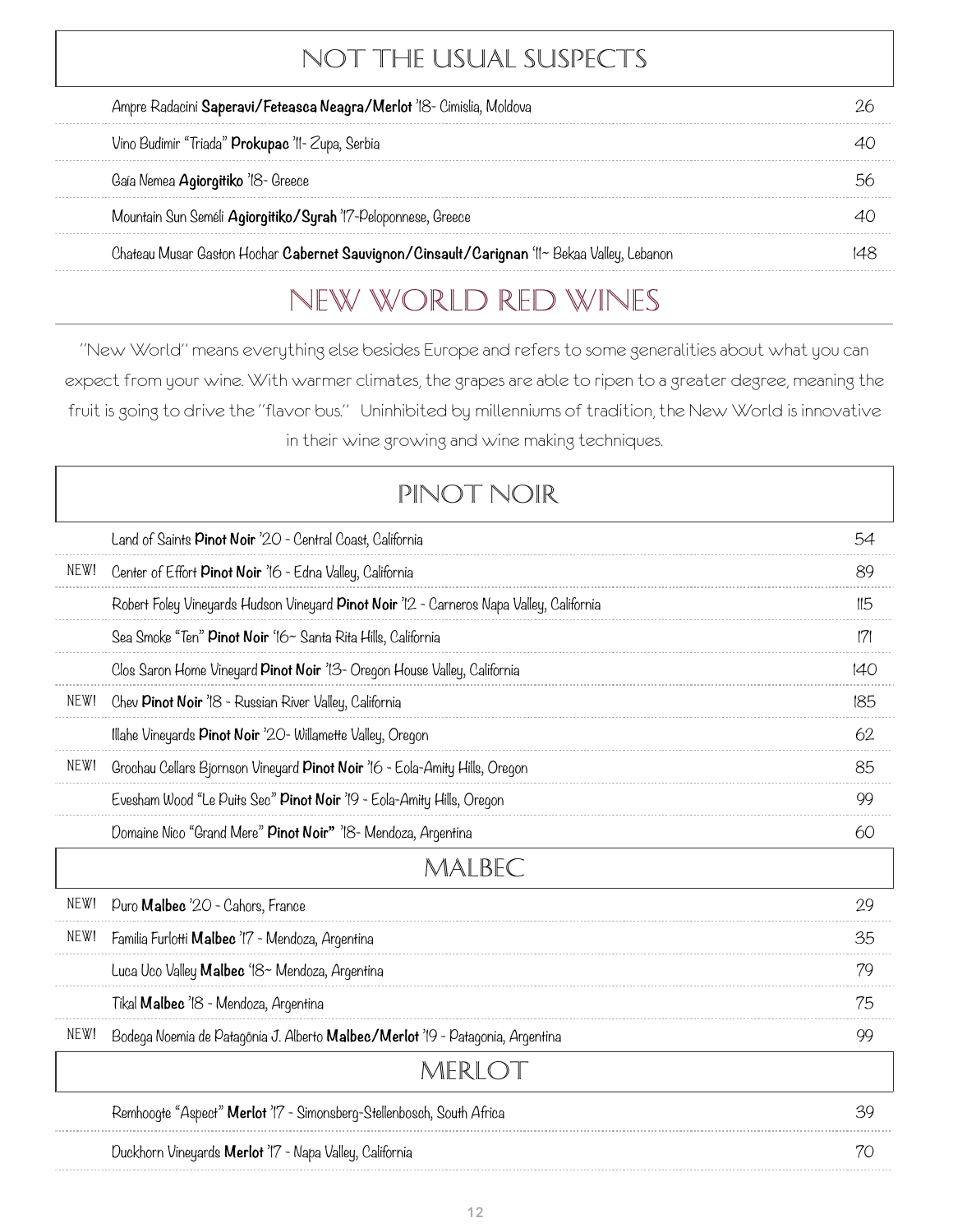|      | Cultura Merlot '14- Yakima Valley, Washington                                                                      | 75  |
|------|--------------------------------------------------------------------------------------------------------------------|-----|
|      | Remhoogte Estate Sir Thomas Cullinan Simonsberg Merlot/Cabernet Sauvignon '16~ Stellenbosch, South Africa          | 75  |
|      | Paloma Vineyards Merlot 'I'7- Napa Valley, California                                                              | 149 |
| NEW! | Trespass Vineyard <b>Merlot</b> '14- Napa Valley, California                                                       | 175 |
|      | Duckhorn Three Palms Vineyard <b>Merlot</b> '14- Napa, California                                                  | 199 |
|      | Amuse Bouche Napa Valley Red Merlot/Cabernet Franc '14~ Napa Valley, California                                    | 350 |
|      | ZINFANDEL                                                                                                          |     |
|      | Alfaro Family Gimelli Vineyards Old Vine Zinfandel '18- Cienega Valley, Central Coast, California                  | 50  |
|      | Hendry Blocks 7 & 22 Zinfandel '17- Napa Valley, California                                                        | 92  |
|      | Carol Shelton "Rocky Reserve" Zinfandel '18- Rockpile, Sonoma County, California                                   | 95  |
|      | Wonderment Bacigalupi Old Vine Zinfandel '16- Russian River Valley, Sonoma, California                             | 98  |
| NEW! | Trespass Vineyard Zinfandel '16- Napa Valley, California                                                           | 139 |
| NEW! | Trespass Vineyard Zinfandel 'I'7- Napa Valley, California                                                          | 139 |
|      | Brown Estate Zinfandel '19- Napa Valley, California                                                                | 100 |
|      | SYRAH/SHIRAZ                                                                                                       |     |
|      | Thomas Goss Shiraz '18~ McLaren Vale, Australia                                                                    | 33  |
| NEW! | D'Arenberg "The Footbolt" Shiraz '18 - McLaren Vale, Australia                                                     | 39  |
|      | Remhoogte Chronicle Cape Estate Blend Shiraz/ Cabernet Sauvignon '17- Stellenbosch, South Africa                   | 45  |
|      | Mellowood Vineyards "Fair Play" Syrah 'IO~ Sierra Foothills, California                                            | 55  |
|      | Arnot-Roberts Syrah '17~ Sonoma Coast, California                                                                  | 75  |
|      | Hedges Cellars "DLD" Syrah '13~ Red Mountain, Washington                                                           | 65  |
|      | Ben Glaetzer "Bishop" Shiraz '15~ Barossa Valley, Australia                                                        | 75  |
|      | Howard Park "Leston Label" Syrah '16~ Margaret River, Australia                                                    | 65  |
| NEW! | Cowhorn Vineyard & Garden Syrah $15 \sim$ Applegate Valley, Oregon                                                 | 89  |
|      | <b>BIG BOYS &amp; BLENDS</b>                                                                                       |     |
| NEW! | Hedges Family Estate "CMS" Cabernet Sauvignon/Merlot/Syrah '18 - Colombia Valley, Washington                       | 45  |
|      | Ridge Three Valleys Zinfandel/Petite Sirah/Carignane '19 - Healdsburg, California                                  | 70  |
|      | Cultura "Kairos" Merlot/Cabernet Franc 'I4- Yakima Valley, Washington                                              | 75  |
| NEW! | Hendry Vineyard Primitivo '18- Napa Valley, California                                                             | 85  |
|      | Ramey Wine Cellars Claret Cabernet Sauvignon/Merlot/Malbec/Petit Verdot/Syrah & more 'I7- North Coast, California  | 89  |
| NEW! | Robert Foley Vineyards Charbono '18 - Napa Valley, California                                                      | 95  |
| NEW! | Hendry Vineyard "Red" Merlot/ Malbec/Cabernet Sauvignon/ Petit Verdet/ Cabernet Franc 'I'7- Napa Valley California | 99  |